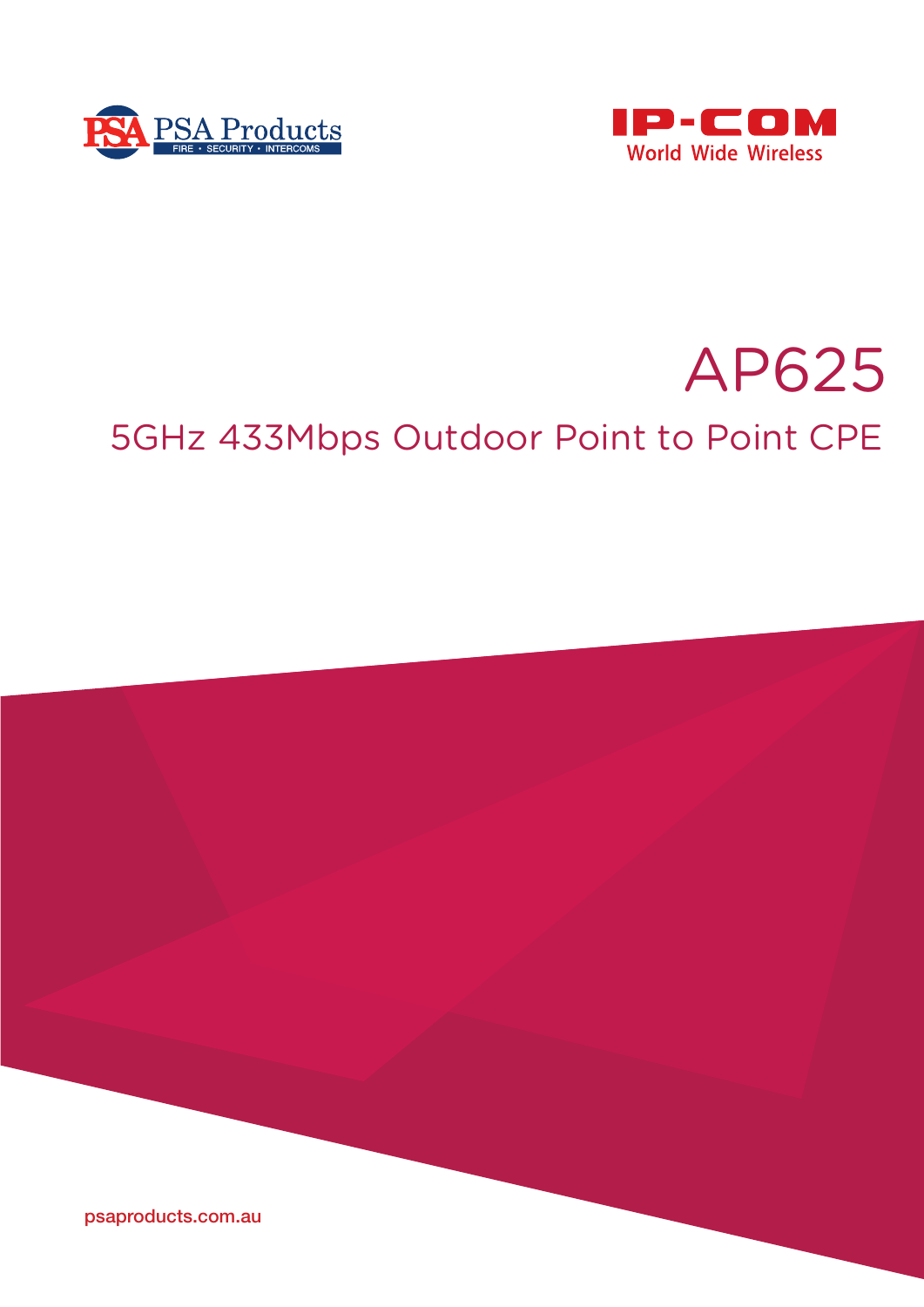# 5GHz 433Mbps Outdoor Point to Point CPE AP625

# Product Introduction

AP625 5GHz 433Mbps outdoor Point to Point CPE is designed to WISP CPE solutions and long distance wireless network solutions for video surveillance and data transmission. It features with an external power amplifier and a built-in 16dBi directional antenna to provide an efficient way to pick up and maintains a stable signal for a wireless network connection range up to 10 kilometers.

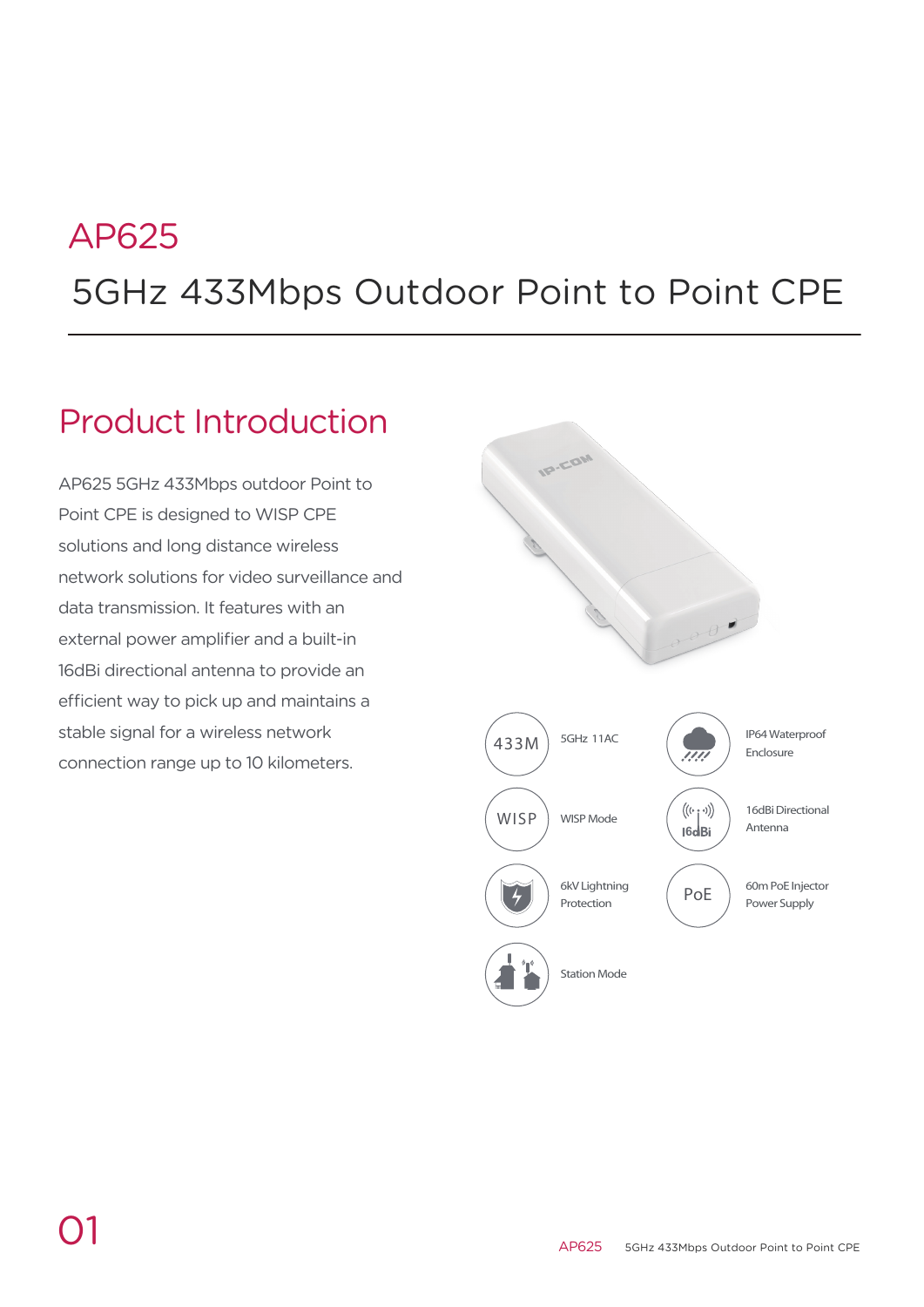# Key Features

- ●5GHz 11AC 433Mbps
- ●IP64 waterproof enclosure
- ●16dbi directional antenna
- AP, Station, WISP etc operating mode supported
- ●Up to 60 meters of flexible deployment with included PoE Injector

# Product Features

## 5GHz 11AC 433Mbps

AP625 adopts of 11AC technology and gigabit ethernet port to boost the throughput performance on the wireless connection.

## 10km+ Wireless Data Transmission

AP625 is specially designed for outdoor long range point to point application scenarios. Adopt of external power amplifier and 16dBi antenna to achieve 10km+ wireless data transmission range.

## Bridge two device at a push of button

AP625 comes with an operating mode switch, you can switch the device to work as AP mode or Station mode without login to web UI. When one works as AP mode and another works as Station(Client) mode, you can bridge two devices together at a push of Bridge/RST button.

## Smart Signal Indicator LED

3 signal LED Lights represent the currently signal strength that AP625 receives from peer device.It is helpful to find the right location to deploy the device and achieve a better performance.

## Advanced Antenna System

AP625 adopts of specific antenna array and metal reflector to deliver higher gain and optimized transmission quality.

## Professional Outdoor Design

Equipped with IP64 waterproof enclouse and 6kv lightning protection capability, AP625 can work in various weather conditions, such as sunshine, rainfall, wind, snow or extremely low/high temperature environment devices together at a push of Bridge/RST button.

## Multiple Application Scenarios

Long-Distance Wireless Connection

One work as AP mode and another work as Station mode to create a long distance wrieless connecton for video surveillance and data transmission.

#### WISP(Client+Router) Mode

Wirelessly connect to WISP station/hotspot to share Internet to local wireless and wired network.

#### P2MP Link

Link multi AP in a network, all the associated client can communicate with each other.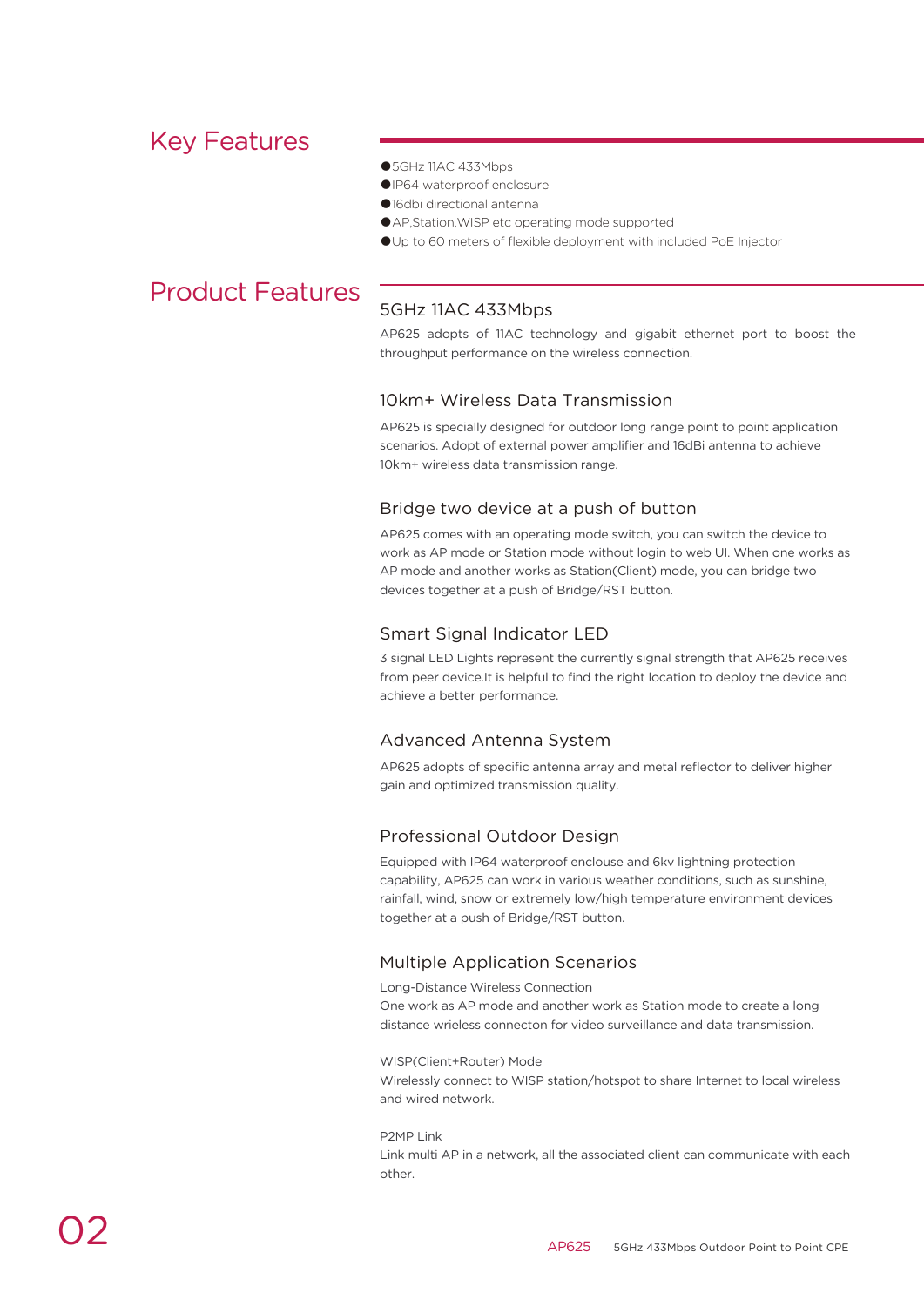# Product Features

## Easy to Manage

AP625 comes with a centralized management software that helps users easily to manage all the devices in the network from a single PC-CPE Controller.

# Application Scenarios



# Related Products

|            | AP515  | ●2.4GHz 300Mbps<br>OIP64 waterproof enclosure<br>●7dbi directional antenna<br>Compliant with PoE 802.3at<br>Centralized managed by AC2000/AC3000/SE3100                                                                                                                                                                           |
|------------|--------|-----------------------------------------------------------------------------------------------------------------------------------------------------------------------------------------------------------------------------------------------------------------------------------------------------------------------------------|
|            | AP365  | ● 11AC dual band 1750Mbps<br>● Aesthetic ceiling design<br>Compliant with PoE 802.3at<br>● Two Gigabit Ethernet Port<br>● Tagging VLAN ID for multi SSID<br>● 5GHz band steering<br>Centralized management by AC2000/AC3000                                                                                                       |
| 00000      | AC2000 | Easy to configure, manage and monitor Aps<br>A Maximum AP managed number up to 512<br>Remote manage multi branch AP and AC<br>● Built-in captive portal server and customerized welcome page<br>Access device type and customer behavior statistic                                                                                |
| e<br>00000 | GW735  | A Maximum user capacity up to 300<br>Smart QoS Bandwidth Management<br>● Multi WAN load balance and bandwidth combination<br>PPTP,L2TP, Ipsec VPN server and client supported<br>Integrated with AP controller feature to manage 32 IP-COM AP<br>● Built-in captive portal server to push AD and customrized user connection time |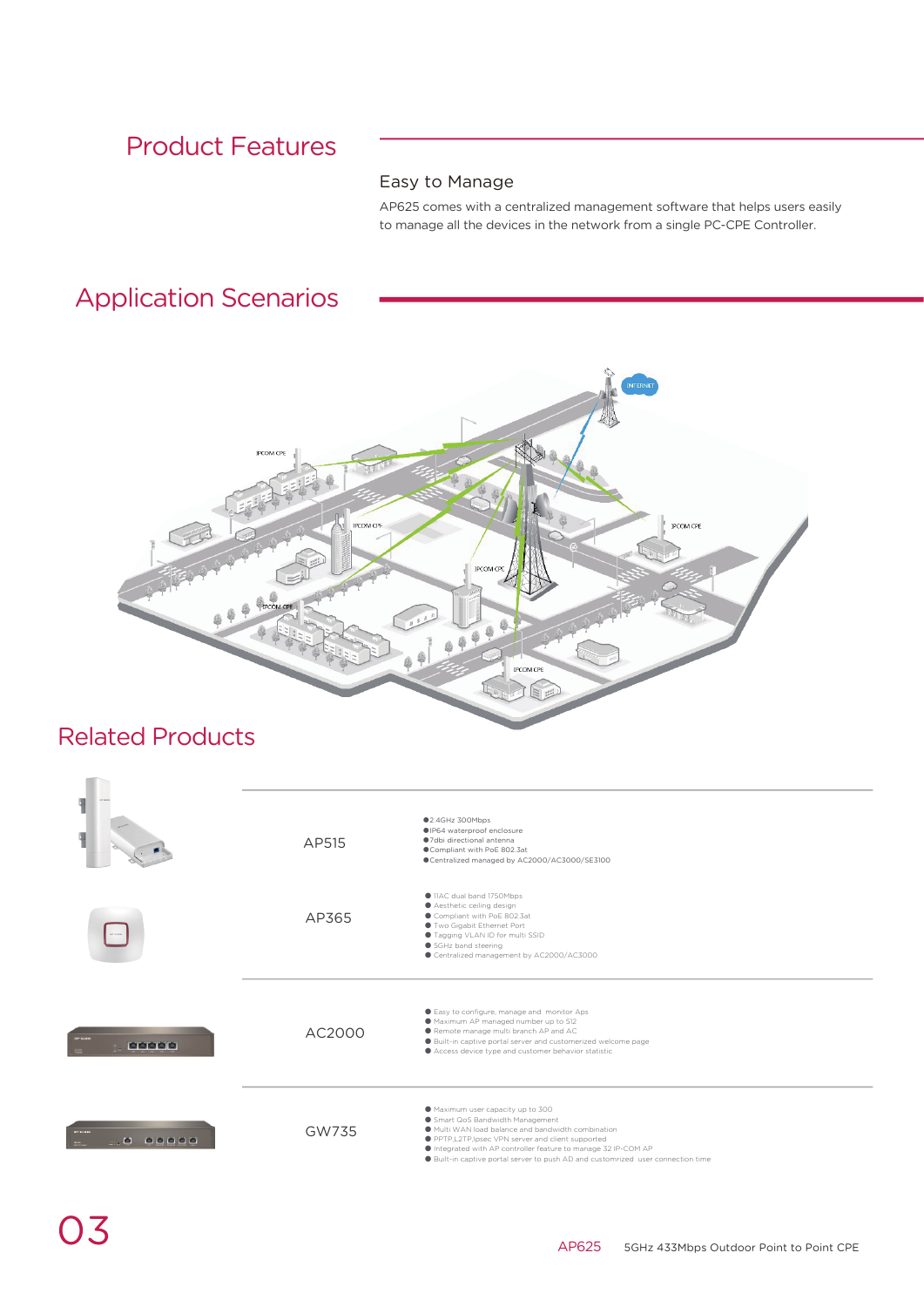## Product Specifications

| <b>Product Information</b>     |                                                                        |
|--------------------------------|------------------------------------------------------------------------|
| Model                          | AP625                                                                  |
| Dimensions                     | 270*94.86*67.5mm                                                       |
| Deployment                     | Hole Mount                                                             |
| <b>Application Scenarios</b>   | Long range video surveillance, data transmission and WISP CPE          |
| <b>Hardware Specifications</b> |                                                                        |
| Frequency Range                | 5GHz                                                                   |
| Maximum wireless speed         | 433Mbps                                                                |
| <b>CPU Processor</b>           | Broadcom 900MHz                                                        |
| <b>GND Terminal</b>            | $\mathbf{1}$                                                           |
| Interface                      | 1*GE PoE/WAN/LAN port                                                  |
|                                | STA: The device only work in Station mode                              |
| Mode Switch                    | Off: The device work on AP/Station/Universal Repeater/WISP/Router mode |
|                                | AP: The device only work in AP mode                                    |
| <b>Button</b>                  | Reset: Press 15 seconds or more to restore to default settings         |
|                                | Bridge: Press 3-7 seconds and release it to bridge uplink AP           |
| Antennas                       | 16dbi Directional Antenna                                              |
| Antenna Beamwidth              | Horizontal: 30° Vertical: 15°                                          |
| Maximum Power Consumption      | 9W                                                                     |
| <b>Lightning Protection</b>    | 6KV                                                                    |
| Waterproof Level               | <b>IP64</b>                                                            |
| <b>LED</b> indicator           | LAN,LED1,LED2,LED3                                                     |
| Power Supply                   | 24v 0.5A PoE Injector                                                  |
| <b>Software Features</b>       |                                                                        |
| Operating mode                 | AP/Station/Universal Repeater/WISP/Router                              |
| <b>Compliant Standards</b>     | IEEE 802.11ac/n/a                                                      |
|                                | Enable/Disable Wireless Radio                                          |
|                                | SSID Hidden                                                            |
|                                | Wireless Client isolation                                              |
|                                | Sensitivity Threshold                                                  |
| <b>Wireless Features</b>       | <b>WMM Capable</b>                                                     |
|                                | <b>APSD Capable</b>                                                    |
|                                | Wireless Access Control                                                |
|                                | Wireless Client list                                                   |
| <b>Wireless Security</b>       | 64/128 WEP,WPA-PSK,WPA2-PSK,WPA&WPA2-PSK,WPA,WPA2                      |
| <b>Transmission Power</b>      | Adjustable power by 1dBm                                               |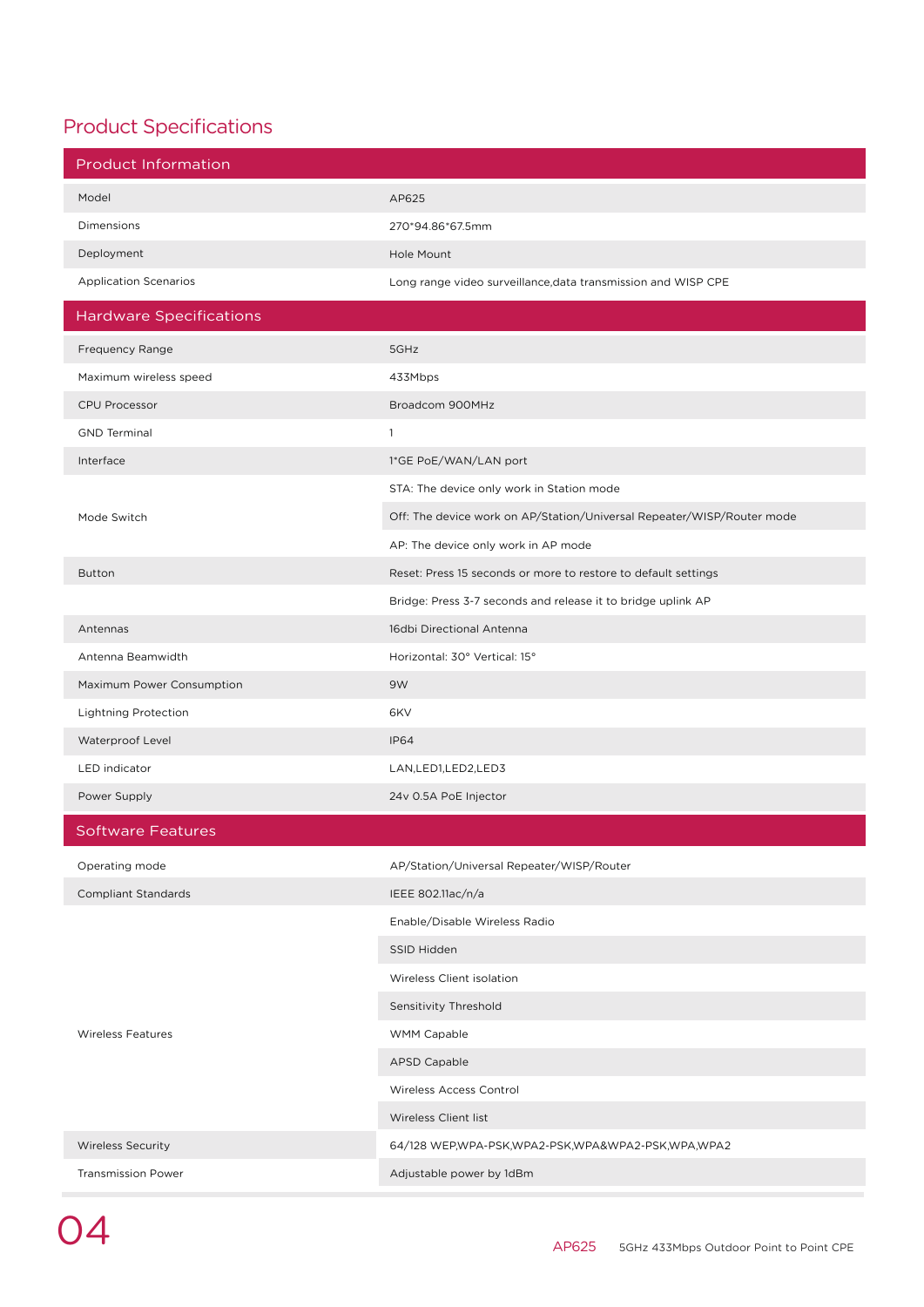# Product Specification

| <b>Software Features</b> |                                     |
|--------------------------|-------------------------------------|
| Receiver sensitivity     | MCS0: -90dbm MCS7: -72dbm           |
| <b>DHCP Server</b>       | <b>DHCP Server&amp;Clients list</b> |
| VPN Pass-Through         | PPTP,L2TP                           |
| Remote Web access        | Support                             |
| Schedule Reboot          | Support                             |
| Page Timeout             | Support                             |
| Ping Watchdog            | Support                             |
| Speed Test               | Support                             |
| Dyndns                   | noip, dyndns.org                    |
| Network Diagnoses        | Ping, Traceroute, Signal Scan       |
|                          | Time&Date Setting                   |
|                          | System Log                          |
| Management Tool          | Firmware update                     |
|                          | Backup/Restore Configuration        |
|                          | Username Managerment                |
| Managed By Controller    | PC Software -- CPE Controller       |

**Others** 

|                              | 5GHz 433Mbps outdoor Point to Point CPE AP625 |
|------------------------------|-----------------------------------------------|
|                              | Power Adapter                                 |
| Package Contents             | Ethernet cable                                |
|                              | Two Plastic Staps                             |
|                              | <b>Quick Installation Guide</b>               |
| <b>Operating Temperature</b> | $-20C - 55C$                                  |
| Storage Temperature          | $-40^{\circ}$ $-70^{\circ}$                   |
| <b>Operating Humidity</b>    | 10%-90% non-condensing                        |
| Storage Humidity             | 10%-90% non-condensing                        |
| Default login IP             | 192.168.2.1                                   |
| Default Login Username       | admin                                         |
| Default Login Password       | admin                                         |
| Certifications               | FCC/CE/RoHS                                   |